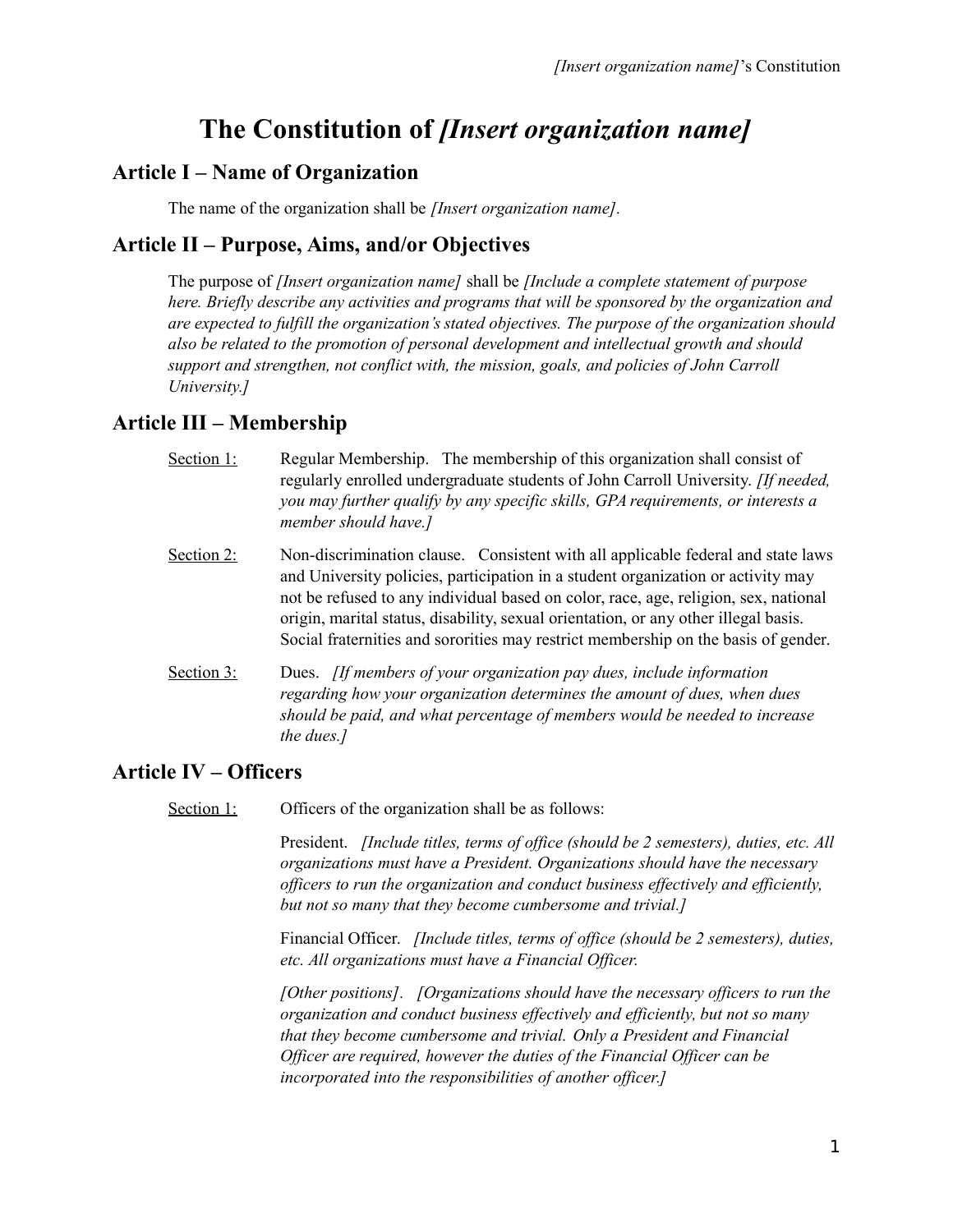- Section 2: Election of Officers. *[Include how officers are elected/selected (usually through self-nominations), method of nominations (usually 2/3s vote or majority vote), and how balloting is used (usually write-in ballots). Elections occur at the end of Fall semester in November or December unless there is a special circumstance that requires them to be in the Spring.]* The Executive Board of the student organization must be elected in November or December for the following calendar year. All officer changes and transitions must be immediately reported to the Office of Student Engagement.
- Section 3: Officers shall take office on the first day of classes of the spring semester and shall serve for a period of one full academic year (two semesters).
- Section 4: Officers shall not be on academic or university disciplinary probation at the time of their election and throughout their term in office.

## **Article V – Removal of Officers**

- Section 1: Officers failing to fulfill their given responsibilities and duties may be removed by the active organization.
- Section 2: The removal of an officer requires a majority vote of two-thirds of the organization members following notification of the officer in question. Such notification shall be provided in writing no less than seven days prior to the vote.

## **Article VI – Meetings**

- Section 1: A regularly scheduled general meeting shall be held at least *[specify an amount which is at least once a semester]*. Additional meetings may be called by the officers when the need arises.
- Section 2: A quorum shall consist of *[a simple majority of or two-thirds of]* voting members present at any regular or special meeting to conduct official business. *[A quorum is defined as the number of members or percentage of total membership to be present at a meeting in order to conduct the official business of the organization.]*
- Section 3: A quorum shall be present in order for any official business to be conducted. Official business shall include the election of officers, setting of dues, and any other major decisions.

#### **Article VII – Advisor**

- Section 1: Method of selecting advisor. Advisors for student organizations shall be selected from among active full-time employees of John Carroll University, including faculty, staff, or administrators. Graduate students, graduate assistants, and resident ministers are not permitted to serve as the advisor for a student organization.
- Section 2: A person may not advise more than three student organizations.
- Section  $3$ : The advisor must take an active role in assessing the needs of the organization as defined by the organization's constitution.